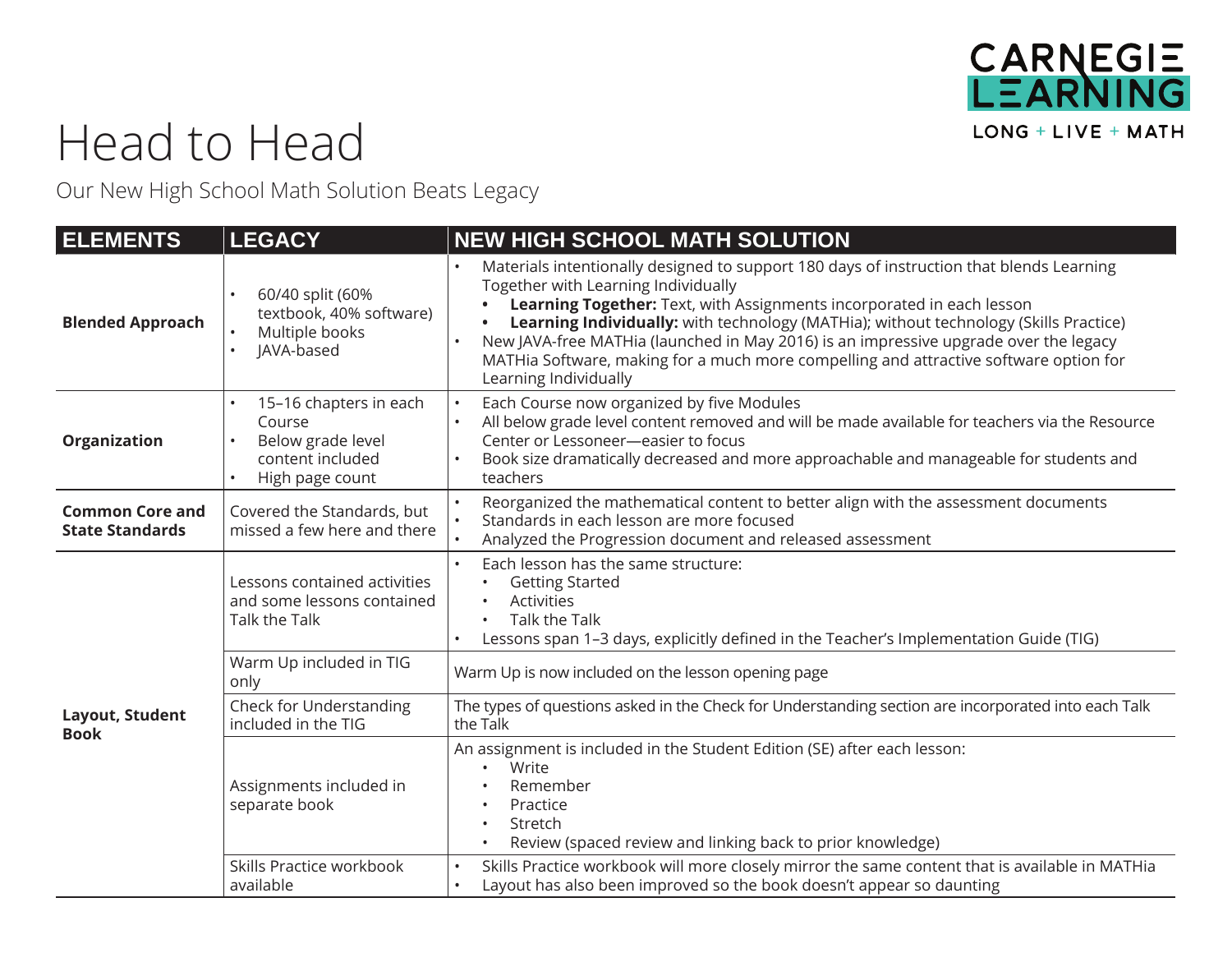| <b>ELEMENTS</b>                                              | <b>LEGACY</b>                                                                                                                                          | <b>NEW HIGH SCHOOL MATH SOLUTION</b>                                                                                                                                                                                                                                                                                                                                                                                                                                                                                                                                                                                                                                                                                                                                                                                                                                                                                                                                                                               |
|--------------------------------------------------------------|--------------------------------------------------------------------------------------------------------------------------------------------------------|--------------------------------------------------------------------------------------------------------------------------------------------------------------------------------------------------------------------------------------------------------------------------------------------------------------------------------------------------------------------------------------------------------------------------------------------------------------------------------------------------------------------------------------------------------------------------------------------------------------------------------------------------------------------------------------------------------------------------------------------------------------------------------------------------------------------------------------------------------------------------------------------------------------------------------------------------------------------------------------------------------------------|
| <b>Student-Centered,</b><br>Collaborative<br><b>Learning</b> | Icons included for discuss,<br>pair, share                                                                                                             | Icons removed from grouping to make room for Practice Standards                                                                                                                                                                                                                                                                                                                                                                                                                                                                                                                                                                                                                                                                                                                                                                                                                                                                                                                                                    |
|                                                              | Support for collaborative<br>learning provided only<br>through Ed Services                                                                             | TIG will include suggestions for grouping students and alternative ways of grouping students<br>Additional resources included to support our teachers with implementation of collaborative<br>learning, e.g., Why is it important? How do I group kids? As a student, what is my responsibility<br>in my group?                                                                                                                                                                                                                                                                                                                                                                                                                                                                                                                                                                                                                                                                                                    |
| <b>Spanish Student</b><br><b>Editions</b>                    | Not included                                                                                                                                           | Spanish versions of the Student Editions will be available on the Resource Center for all High<br><b>School Math Solution customers</b><br>MATHia animations and Unit Overview videos feature Spanish close captioning                                                                                                                                                                                                                                                                                                                                                                                                                                                                                                                                                                                                                                                                                                                                                                                             |
| <b>Teacher Materials</b>                                     | Minimal pacing information                                                                                                                             | Each lesson marked with the number of instructional days (1 day = 45 minutes) for<br>implementation<br>Separate pacing document will be available to show the total number of days for learning<br>together and learning individually<br>EdCaliber (Lessoneer) to include a calendar mapping of lessons for the school year                                                                                                                                                                                                                                                                                                                                                                                                                                                                                                                                                                                                                                                                                        |
|                                                              | Chapter Overview<br>provided<br>Course content map<br>provided in the Resource<br>Center<br>Table describing Skills<br>Practice highlights<br>included | Module Overview will include sections to answer each question:<br>Why is this Module named ?<br>What is the mathematics of ?<br>How is this module connected to prior learning?<br>When will students use knowledge from this module in future learning?<br>Table to describe the topics included, standards, pacing, and highlights<br>Table to describe the learning independently content available<br>Topic Overview will include sections to answer each question:<br>$\bullet$<br>How is this topic organized?<br>What is the entry point for students?<br>$\bullet$<br>How does a student demonstrate understanding?<br>$\bullet$<br>What is this topic important?<br>$\bullet$<br>How do the activities support the SMPs?<br>$\bullet$<br>Materials list<br>$\bullet$<br>Table to describe the highlights of each lesson with pacing information<br>List of concrete and visual representations used<br>Table to describe the content available for learning individually both with and without technology |
|                                                              | Description of SMPs with 1<br>example included in the TIG                                                                                              | Each activity includes an icon to indicate the SMP focus. There are 4 different icons:<br>Precision (6)<br>$\bullet$<br>Reasoning and Explaining (2 and 3)<br>Modeling and Using Tools (4 and 5)<br>$\bullet$<br>Seeing Structure and Generalization (7 and 8)<br>SMP 1 is embedded in our approach!                                                                                                                                                                                                                                                                                                                                                                                                                                                                                                                                                                                                                                                                                                               |